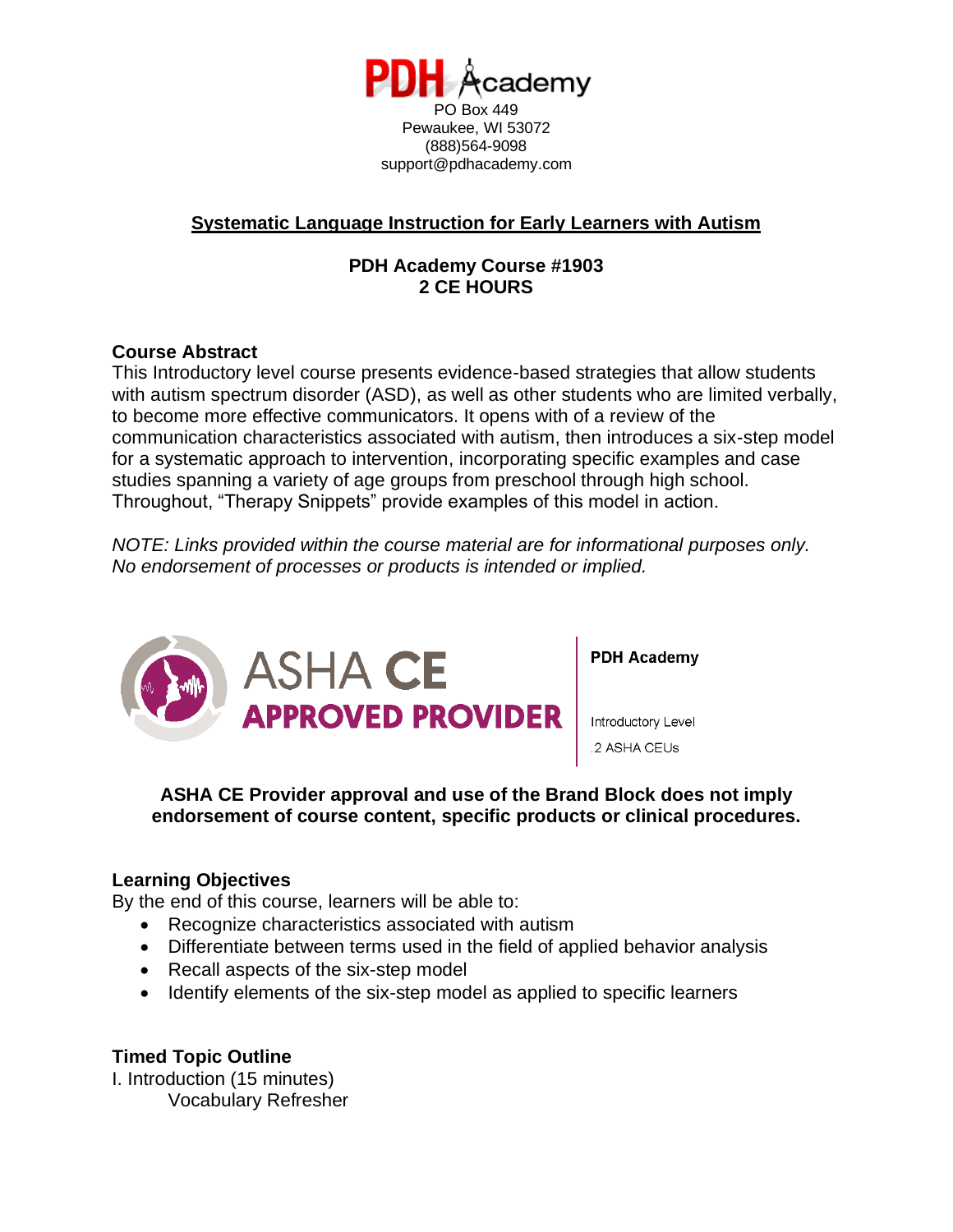- II. Collaboration (5 minutes)
- III. Assessment (10 minutes)
	- Standardized Measures, Non-standardized Measures, Naturalistic Observation
- IV. Goal Setting (5 minutes)
- V. Embedded Communication Intervention (5 minutes)
- VI. Robust Data Collection (10 minutes)
	- Data Binder Review
- VII. Specific Progress Reporting (5 minutes)
- VIII. Examples: Maverick and Hank (30 minutes)
- IX. Case Studies (20 minutes)
- X. Conclusion, References, and Exam (15 minutes)

### **Delivery Method**

Correspondence/internet self-study with interactivity, including a provider-graded final exam. *To earn continuing education credit for this course, you must achieve a passing score of 80% on the final exam.*

### **Accessibility and/or Special Needs Concerns?**

Contact customer service by phone at (888)564-9098 or email at support@pdhacademy.com.

#### **Course Author Bio & Disclosure**

Rosemarie Griffin, MA, CCC-SLP, BCBA, COBA, is a licensed speech-language pathologist, board certified behavior analyst, and product developer. She completed her Master's degree at Kent State University, her education specialist degree in school administration at Cleveland State University, and coursework leading to licensure as a board certified behavior analyst at the University of North Texas. Since 2003, Mrs. Griffin has worked as a speech-language pathologist and has held positions at the Cleveland Clinic Lerner School and at the STARS program (Specialized Teaching for students with Autism and Resources Services) with the Geauga County Educational Service Center. A move to Texas allowed Mrs. Griffin to become an autism facilitator and support specialist for Leander Independent School District in Austin, Texas. Currently she splits her time between KidsLink and a local public school system.

Mrs. Griffin is a member of the adjunct faculty at Kent State University in Kent, Ohio. She is fully licensed by both the Ohio Board of Speech Pathology and Audiology and the Ohio Department of Education, and she is a certified member of the American Speech-Language-Hearing Association (ASHA). She is also fully licensed by the Behavior Analyst Certification Board and by the Ohio Board of Psychology. Mrs. Griffin is passionate about lecturing on effective communication services for students with autism and has done so for many organizations, including the Ohio Speech-Language-Hearing Association, Milestones, and SpeechPathology.com. She is also the creator of the Action Builder Cards for systematic language instruction.